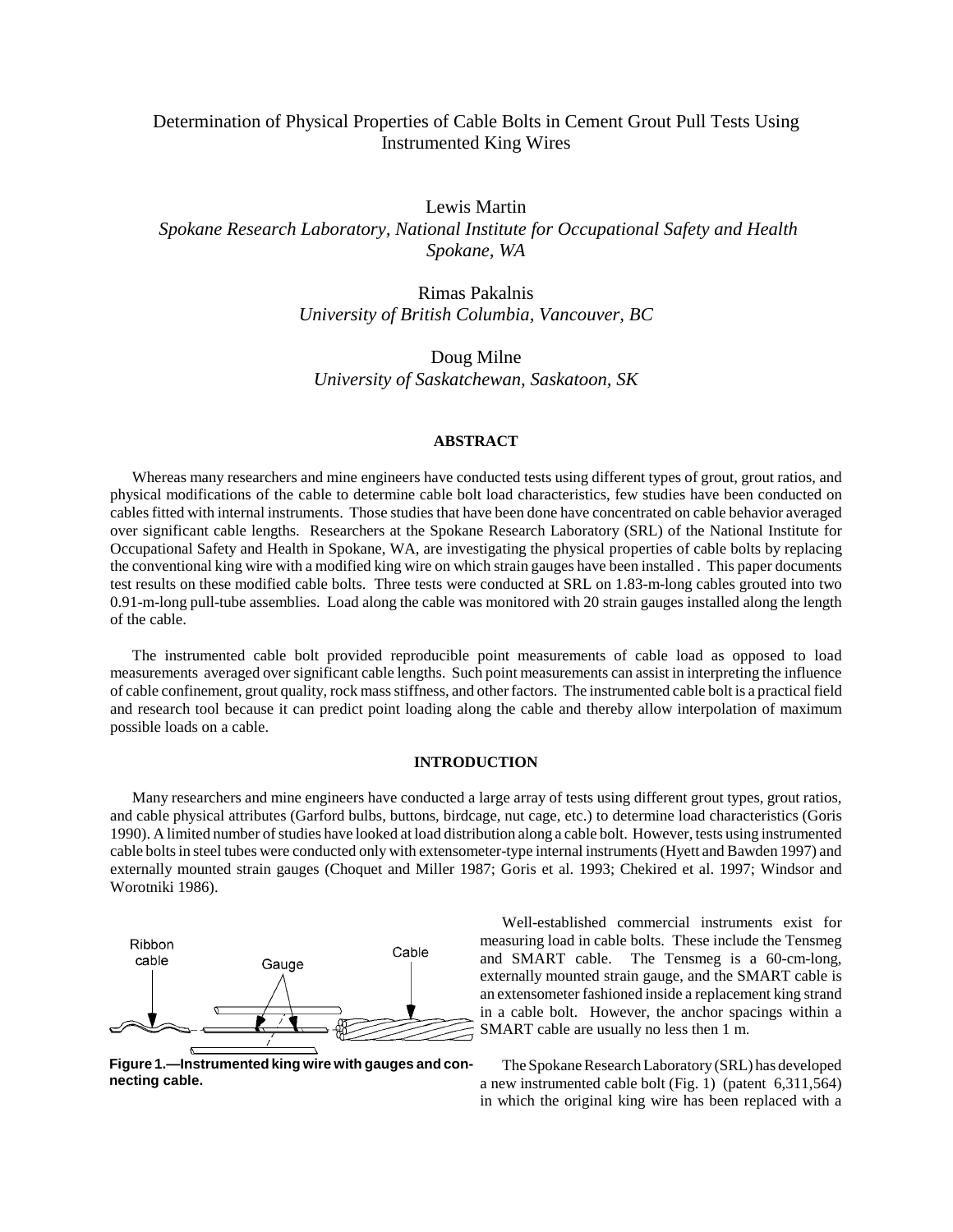strip of steel to which strain gauges have been attached (Fig. 2). The cable bolt was 1.8 m long and 15.8 mm in diameter and has an ultimate strength of 258 kN. Twenty strain gauges were positioned at 7.6-cm intervals along two sides of the replacement king wire. The cable was then inserted into two 0.9-m-long sections of schedule 80 steel pipe (so that 10 gauges were in each pipe section) and grouted with Type I/II portland cement at a 0.35 water:cement mixing ratio.

Strain is defined as change an infinitesimally small length. A strain gauge does not actually measure strain, but instead measures the change in length (deformation) along some fixed length. As the length of a strain gauge increases, its ability to measure small local strains accurately over short distances decreases. The main advantage of the new instrument is that cable stretch can be measured over a short distance, thereby providing an accurate estimate of load over a small (approximately 1 cm) length of a cable. That is, as the grout transfers axial load to the cable, the strain gauge on the king wire will give aload reading in microstrain. The instrument has the potential to give more information than can be obtained from existing cable load monitoring approaches. It also provides valuable insight into cable support behavior.



**Figure 2.—Instrumented cable grouted in steel pipe.**

# **LABORATORY TESTS**

Three tests were intended to duplicate crack dilation in underground mining environments and followed the procedure developed by Goris (1990). The resulting measurements gave a load profile for the instrumented cable. The data sets tracked strain through the elastic and into the plastic range of the instrumented cables.

The pull-test system (Fig. 3) was built to prevent the tubes from twisting during the tests. The test apparatus was the same type as used by Goris (Goris and Conway 1987) during his testing program at the U. S. Bureau of Mines. The pull tests were conducted using a hydraulic machine having a maximum capacity of 1780 kN. As load was applied, the upper head of the machine moved away from the stationary bottom part. This action caused the two pipes to separate in the middle and caused grout shear along the cable-grout interface. Because of surface roughness and a weld bead on the inside of the pipes, slip along the grout-pipe interface did not occur (Goris and Conway 1987).

Continuous readings of load, strain, and displacement in the cable bolt were taken throughout the test at a load rate of 2.2 kN/min. Load readings were collected electronically from a load

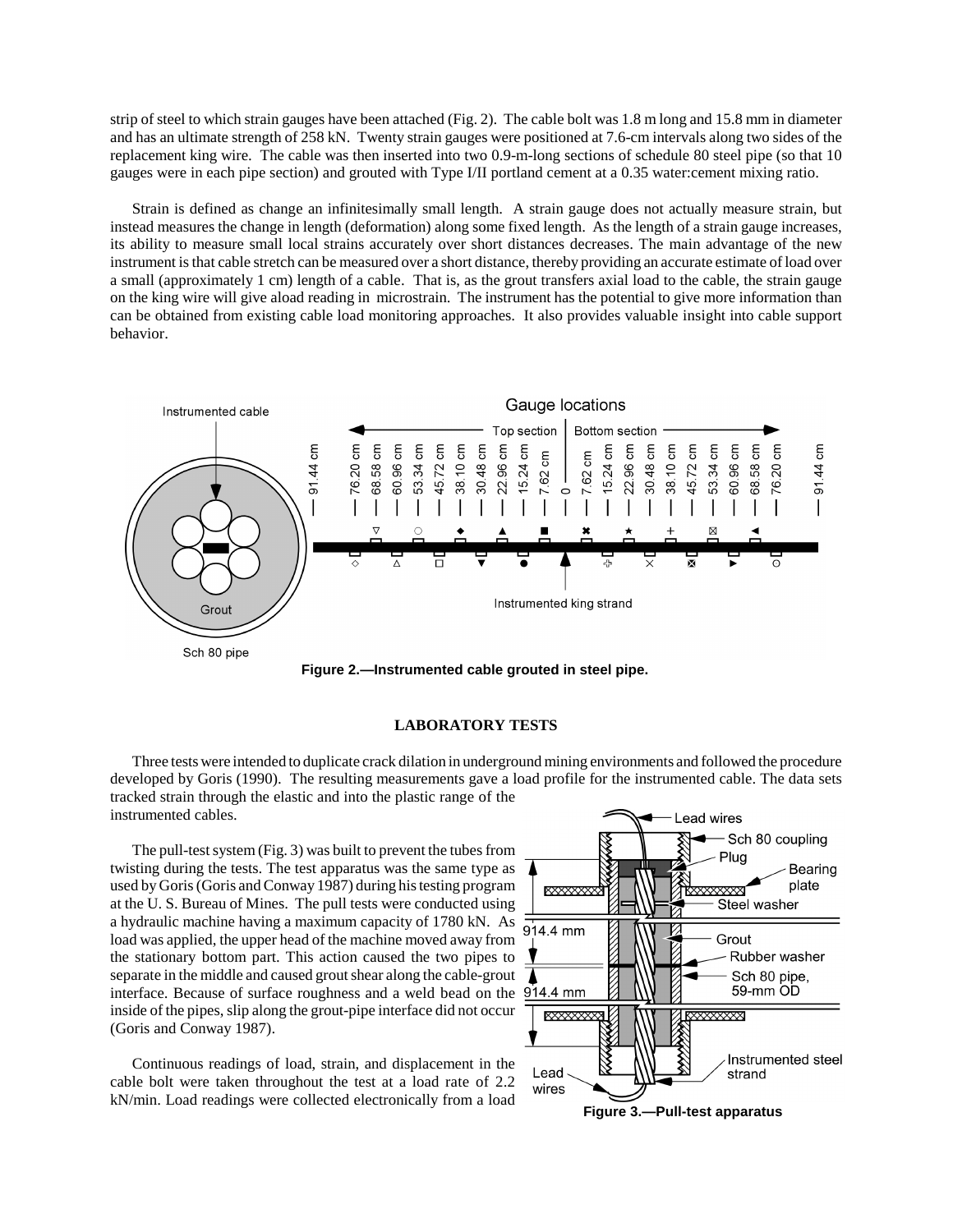cell within the test machine. For duplicability, displacement readings were obtained from a micrometer on the pull tubes and a LVDT on the machine.

At 28 days of grout curing, the first pipe was pulled apart and the resulting load, displacement, and strain at various points along the cable were measured. The second and third tests were conducted after 30 days. An average compressive strength of 57 MPa was achieved at 28 days. The tests were run on all three samples until the cable-grout bond failed. In all three tests, the grout failed before the cable; however, the cables were all undergoing plastic deformation.

Methods of estimating cable load are based on cable stiffness. Therefore,

$$
P = K \times \varepsilon
$$
 Eq. 1

where P = cable load, K = cable stiffness, and  $\varepsilon$  = cable strain. Manufacturer's specifications state that the common K value = 28,410 kN. This estimate of P from  $\varepsilon$  is accurate for the elastic deformation range of a cable and is valid up to about 0.8% strain or 22,700 kN.

### **CALIBRATION OF UNGROUTED CABLE**

# **Calibration Tests**

Five conventional cables were used to create the instrumented cables, since there is a large database of pull-test results on conventional cables grouted in steel pipes with cement grouts. Prior to being placed in the field, the cables were loaded to 178 kN of pull, to obtain a calibration curve for each gauge. The maximum load for elastic cable deformation

is 178 (Fig. 4). The drift observed was largely due to the length of the lead wire connected to the individual gauges and was taken into account using an average calibration curve (Fig. 4).

The slope of load versus microstrain in Figure 4 gives the stiffness of the instrumented cable. The ribbon cable on the SRL instrumented cable does not carry appreciable load.

A simple approach to determining the stiffness of the six-strand instrumented cable is to assume that the king wire carries oneseventh of the cable load, which would result in a stiffness of 24,500 kN for a six-strand cable. Calibration test 3 indicated an instrumented cable stiffness between 21,528 and 25,264 kN at a load of 178 kN. This range in stiffness brackets the expected stiffness for a standard cable with one strand removed (sixsevenths of the standard seven-strand stiffness). If the cable bolt is deforming as a unit, all measured strains should be the same. The range in values of measured stiffness may be due to differential movement between the instrumented king wire and the six external cable strands. A second source of variation in  $\frac{2}{3}$  200 stiffness may be the location of individual strain gauges with respect to the cable strands. Higher strain (lower stiffness) may correspond to gauges positioned directly under a cable strand.

#### **Pull Tests**

Three pull tests were conducted on instrumented cables grouted into steel pipes. Figure 5 shows pull-test results plotted as applied load in kilonewtons versus displacement in centimeters. In each test, the maximum applied load was 200 kN, which is the yield point of the instrumented cable.



**cable bolt**.



**Figure 5.—Displacement pull tests**.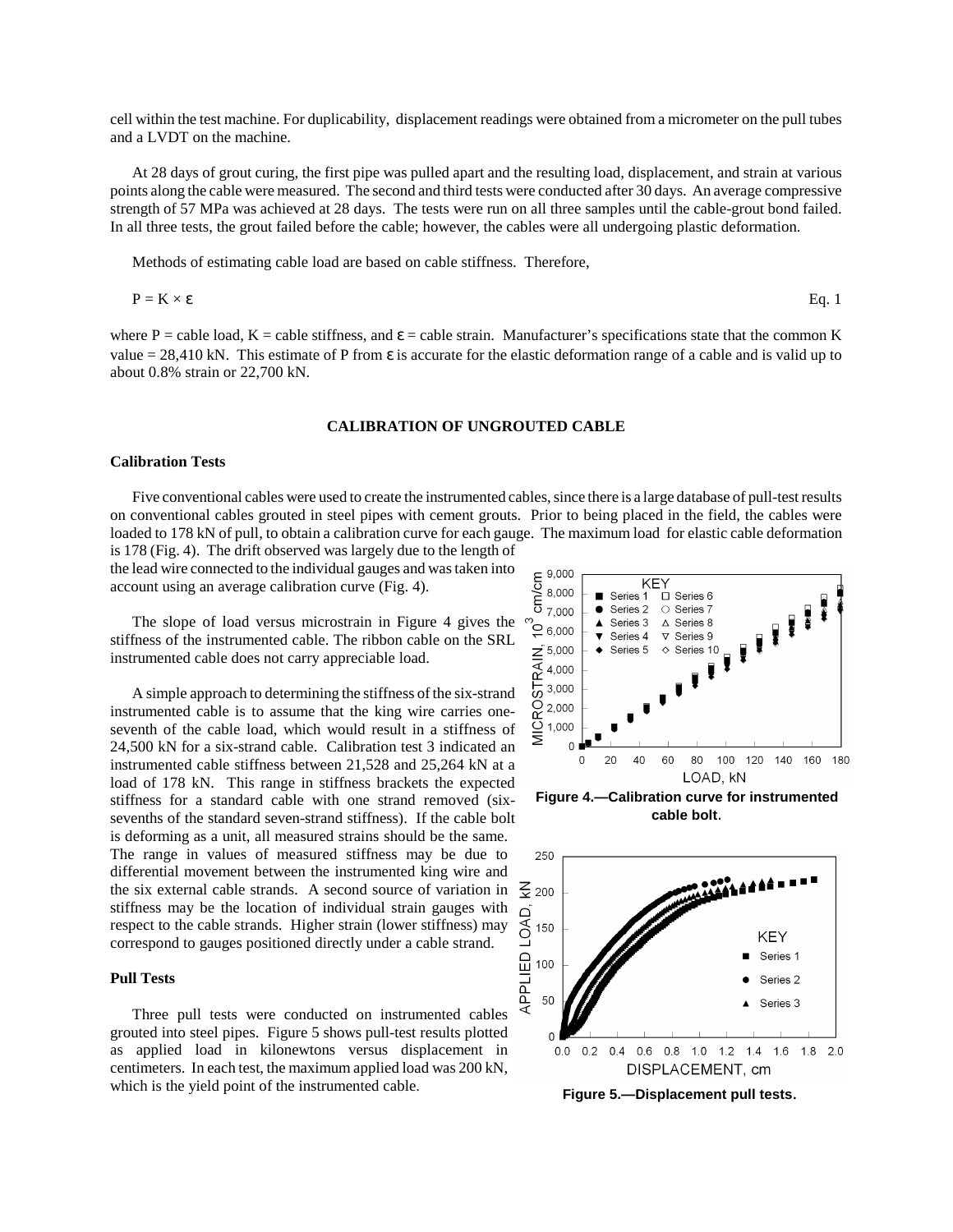## **TEST INTERPRETATION: LOAD VERSUS STRAIN FOR GROUTED CABLE**

The load-to-deformation relationship of a grouted cable system is more complex in the laboratory than with an ungrouted cable. The gauges installed 76.2 cm from the loading point did not show significant loading until an applied load of approximately 156 kN was reached. The gauges started to show significant loading at a constant rate so that the gauges at 38.1 cm showed loading at approximately half of 156 kN. This load transfer rate can be expressed as C, or the ratio of loaded cable length to applied load. Thus,

$$
C \approx \frac{76.2 \text{ cm}}{155,680 \text{ N}} = 4.89 \times 10^{-4} \text{ cm} / \text{N}
$$

Therefore, the load at which each strain gauge will start to deform can be estimated as follows:

$$
P_0 = \frac{L_0}{C}
$$
 Eq. 3

Eq. 2

where  $L_0$  = distance of strain gauge from applied load,  $P_0$  = applied load required to deform strain gauge initially, and C = length-to-load constant at  $4.89 \times 10^4$  cm/N.

After a strain gauge has started to take load, any additional load will directly increase the strain on the gauge. Strain will be related to the increase in load based on the K of the cable bolt. Remember that K for a standard seven-strand gauge cable is 28,410 kN and should, therefore, be six-sevenths of that for the six-strand cables used in this research. Thus  $K = 24,019$  kN.

Based on the constant load transfer rate and cable stiffness, theoretical strain-versus-load curves were calculated for three of the gauges monitored in pull-test 2. Figure 6 compares measured and calculated strains.

There is reasonably good agreement between the measured and theoretical strains for the gauge at 7.62 cm and excellent agreement for the gauge at 38.1cm. At high strain values, measured microstrain exceeds theoretical microstrain because the cable has exceeded the 0.8% elastic strain limit. The good agreement for the gauges at 7.62 and 38.1 cm suggests that the basic theory for calculating a constant load transfer rate for instrumented cables is valid. Agreement is poor between measurements and theory for the gauge at 68.6 cm, and this is cause for some concern. It appears that the instrumented king strand is being pulled past the outer cable strands, which would result in low strain readings well before the cable could be expected to carry load at this strain rate. Slip of the instrumented king strand at 68.6 cm would explain the lower-than-expected strain values when the gauge would be expected to be loaded (Fig. 6).



**Figure 6.—Graph of measured and calculated strains for three gauges in pull-test 2.**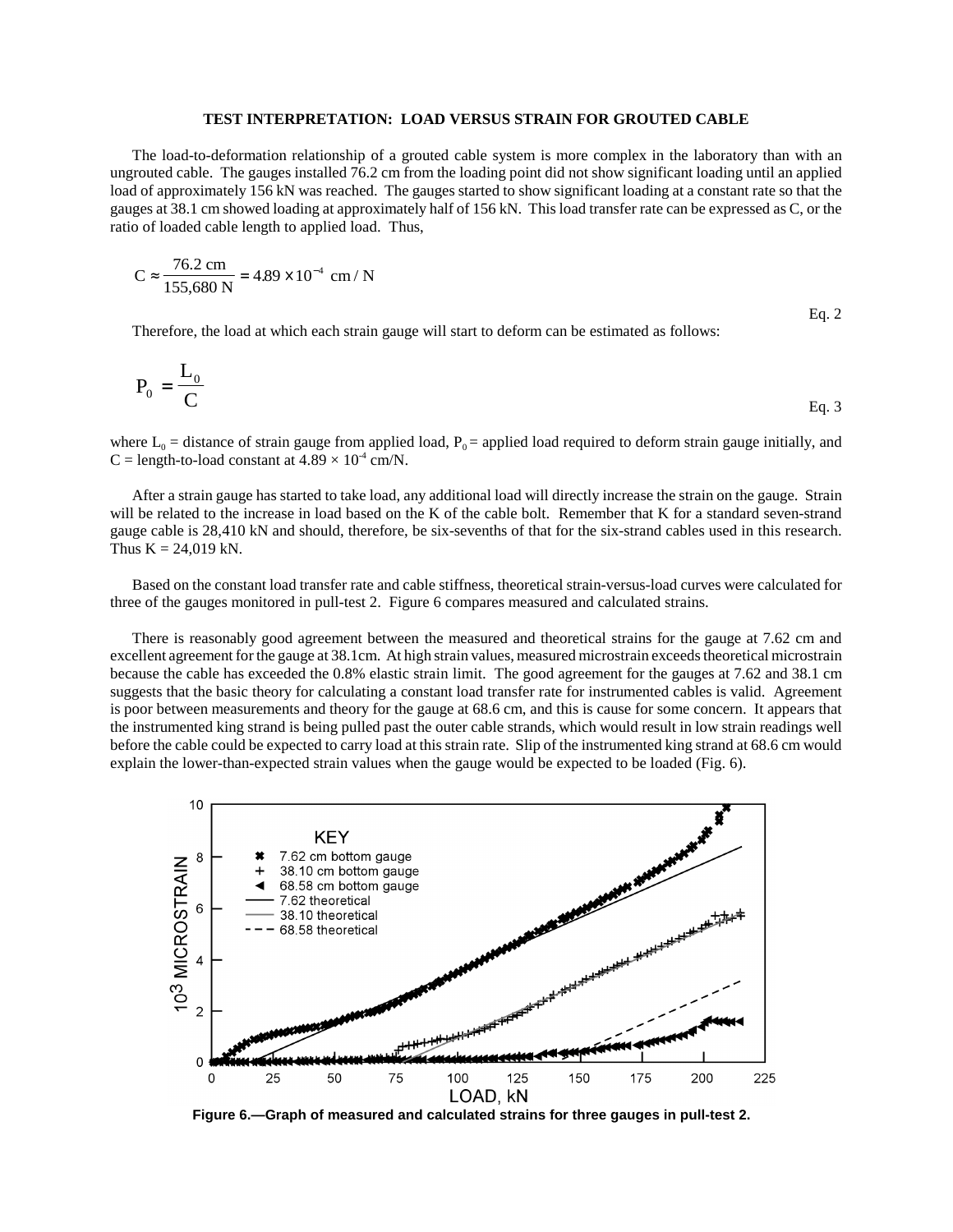Additional data from tests at the Noranda Technology Centre (NTC) in the early 1990's (Milne et al. 1992) support this interpretation. A pull test was done on a 0.91-m-long grouted cable with strain gauges bonded to the external cable strands at 15.2-cm spacings. The load-versus-microstrain graph had a form similar to that of the SRL tests (Fig. 6), and the load transfer rate was approximately  $2.28 \times 10^4$  cm/N. A maximum load of only 112 kN was applied to the cable because most of the externally bonded strain gauges and wires had failed at this load. The SRL approach of protecting the gauges and wires in a replacement king strand creates a more practical situation.

### **COMPARISON BETWEEN EXISTING AND PROPOSED CABLE INSTRUMENTS**

All approaches for measuring load in cable bolts are based on the principle of measuring deformation over a fixed length and relating it to load on the basis of cable stiffness. As the fixed length measuring distance increases, the accuracy of the estimate of cable load at a point may decrease. Using the load and strain distributions proposed above, the load estimate obtained from various basal measuring lengths can be compared. It is assumed that load along a grouted cable is driven by dilation of a single crack. Properties estimated from SRL tests of six-strand cables are used in the following analysis, where K on six-strand cables = 24,019 kN and C on grouted cables =  $4.89 \times 10^{-4}$  cm/N.

Deformation-based estimates of cable load relate load to deformation by simply dividing deformation by monitoring distance to approximate strain and multiplying the resulting figure by cable stiffness. This gives an average load or strain along the measured length. Distances of 0.91 and 1.83 m, which are the typical distances used for monitoring load on conventional cables, are assumed.

Using K and C, Table 1 shows what different estimates of load would be at different base lengths for strain gauges positioned at various distances from a single dilating crack. A similar qualitative comparison was proposed by Windsor (1992); however, no values were provided. Windsor states that "A discontinuous load profile in a cable is very difficult to measure properly and requires both discrete measurements (i.e., short base length 'cells') and integrated measurements (i.e., long base length 'gauges')." Table 1 assumes the cable bonds and properties indicated during the tests of the SRL instrumented cable. Conventional cables with different grouting conditions would exhibit different behavior. If multiple cracks were dilating and loading a grouted cable, much less discrepancy among the different loads would be predicted by the various instrument configurations.

| Actual cable<br>load, N | Cable length loaded<br>on each side of | Calculated<br>crack dilation.<br>cm | Load based on fixed<br>measuring length, N |                 | Load measured at varied distances of<br>SRL gauge from crack, N |         |         |          |
|-------------------------|----------------------------------------|-------------------------------------|--------------------------------------------|-----------------|-----------------------------------------------------------------|---------|---------|----------|
|                         | crack, cm                              |                                     | 91 cm                                      | $18 \text{ cm}$ | $0 \, \text{cm}$                                                | 30.5 cm | 45.7 cm | 61 cm    |
| 22,240<br>1.1.1.1       | 11.2                                   | 0.01                                | 2,668                                      | 1.334           | 22.240                                                          | 0       | 0       | 0        |
| 44,480<br>1.1.1.1       | 21.8                                   | 0.04                                | 10.675                                     | 5,337           | 44.480                                                          | 0       | 0       | 0        |
| 88,960<br>1.1.1.1       | 43.7                                   | 0.15                                | 42.700                                     | 21.350          | 88.960                                                          | 26.680  | 0       | $\Omega$ |
| 133.440<br>$\cdot$      | 65.5                                   | 0.36                                | 86.736                                     | 48.038          | 133.440                                                         | 71.168  | 40.477  | 12.899   |
| 177.920<br>$\cdot$      | 87.1                                   | 0.64                                | 131.216                                    | 84.957          | 177.920                                                         | 115.648 | 84.512  | 53.376   |

**TABLE 1.**— Theoretical load and deformation measured for different cable instruments

#### **Interpretation of Load Profile**

Collar load is plotted against recorded microstrain at the individual gauges shown in Figure 7*A*, while the load profile along the length of the cable for different collar loads is shown in Figure 7*B*. Figure 7*B* also shows the strong correlation between predicted (Eq. 2) and actual loads. When the critical load at the collar (x-0) exceeds 5204 N  $\times$  "distance of gauge from collar [in centimeters]," the gauge will commence sensing load so that every incremental change of collar load will equal a similar increase in load sensed by the gauge. This implies that a gauge located 25.4 cm from the collar will sense load only when the collar load exceeds 25.4\*2043 N/cm, or 51,908 N. When the collar load increases from 51,908 to 56,356 N, the gauge at 25.4 cm will sense the incremental load of 4448 N. A further observation is that the slope of collar load versus microstrain as recorded by the individual gauges parallels the slope of a free cable after a "critical load" has been exceeded (Fig. 7*A*).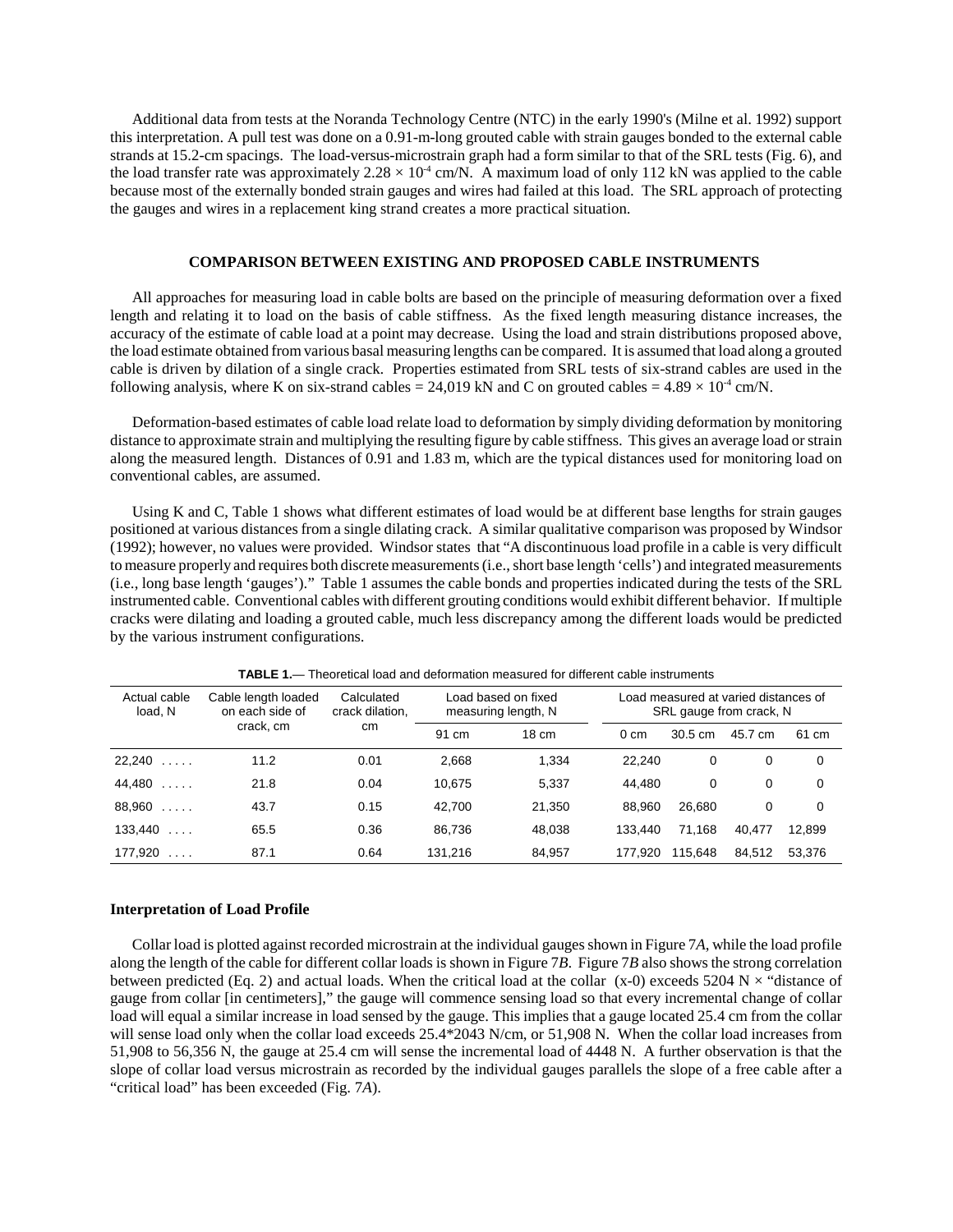

#### **Load Profile Matrix**

Figure 8*A* shows the critical collar load required before the individual gauges sense load at various embedment lengths for the standard seven-strand (Goris et al. 1993) cable and for the SRL instrumented cable. The slopes of the two cables are similar, as would be expected since slope is largely a function of the bond strength of the wire in contact with the grout. (The number of wires in contact with the grout is the same for a standard seven-strand cable and the SRL cable.) This is an important observation as it implies that load on the SRL instrumented cable would behave in a manner similar to load on a standard seven-strand cable.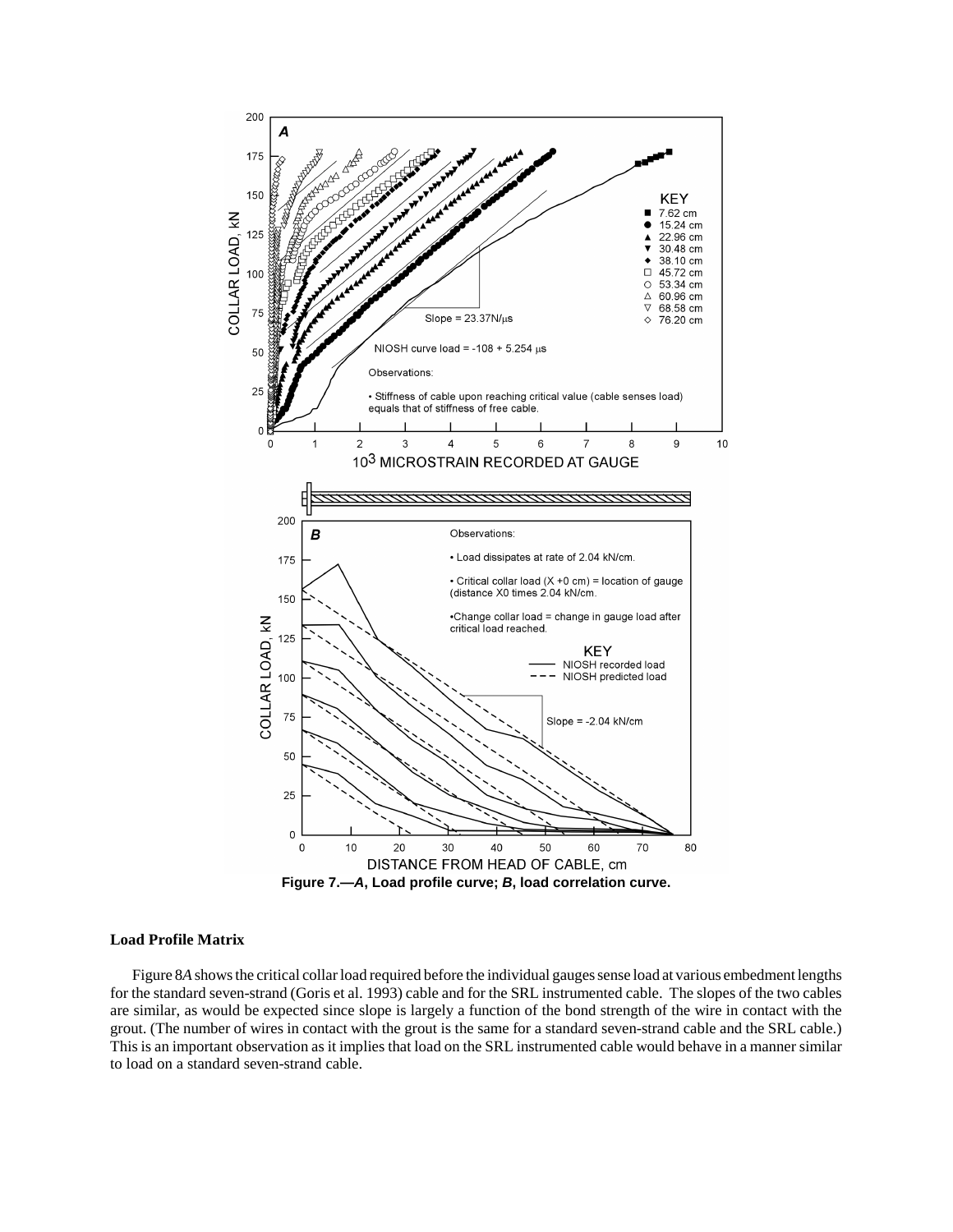

In Figure 8*B,* the load matrix is interpreted as having a gauge positioned every 15.2 cm along the cable. A load of 0 N at the gauge infers a possible load increase of 2.04 kN/cm. Therefore, gauges positioned 1.2 m apart, as are the gauges at 15.2 cm and 137.2 cm, indicate a load of 125 kN at " $x = 76.2$  cm." This is based upon the assumption that there is a single crack. Alternatively, a gauge located at " $x = 76.2$  cm" and indicating a load of 0 N negates this possibility. However, an interpreted load of 62 kN is possible if a crack was located midway between the gauge at 15.2 cm and the gauge at 76.2 cm. This method should be employed when estimating predicted load on the crack based upon recorded measurements and their proximity to the interpreted location of the crack. This situation has been presented in Table 1 and shows that it is critical to interpret loading based upon measured conditions rather than relying on single or average loads.